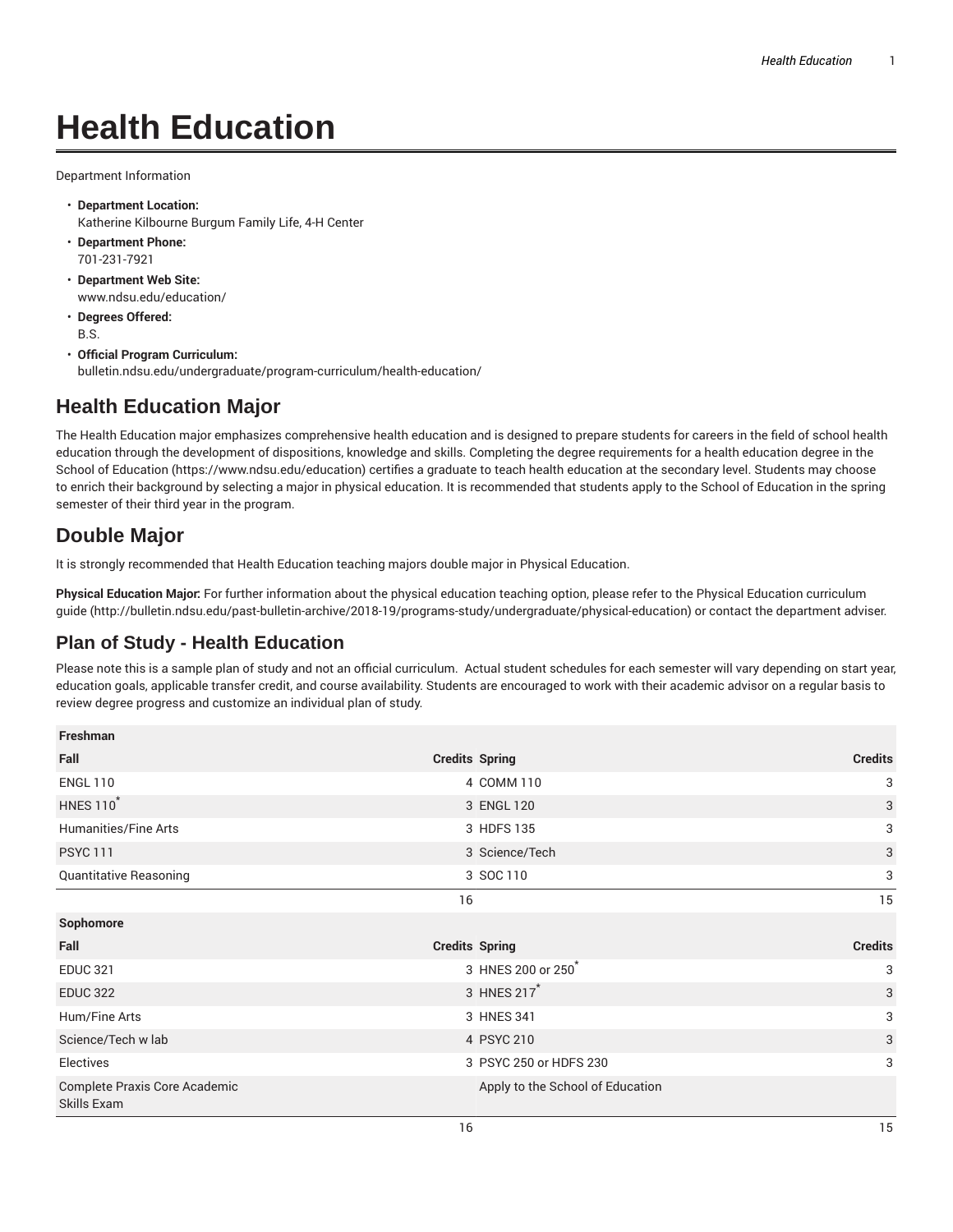#### 2 *Health Education*

| <b>Junior</b>                   |                       |                |
|---------------------------------|-----------------------|----------------|
| Fall                            | <b>Credits Spring</b> | <b>Credits</b> |
| <b>HNES 367*</b>                | 3 EDUC 489            | 3              |
| <b>PSYC 212</b>                 | 3 HNES 345            | $\mathbf{3}$   |
| Science/Tech                    | 3 ENGL 358            | 3              |
| Electives                       | 7 Electives           | $\,$ 6 $\,$    |
|                                 | 16                    | 15             |
| <b>Senior</b>                   |                       |                |
| Fall                            | <b>Credits Spring</b> | <b>Credits</b> |
| <b>EDUC 451</b>                 | 3 EDUC 485            |                |
| EDUC 481 (HE Section)           | 3 EDUC 487            | 9              |
| <b>EDUC 486</b>                 | 3 EDUC 488            | 3              |
| <b>HD&amp;E 320</b>             | $\mathbf{1}$          |                |
| Electives                       | 5                     |                |
| Apply for Student Teaching      |                       |                |
| Complete Praxis PLT Exam        |                       |                |
| Complete Praxis II Content Exam |                       |                |
|                                 | 15                    | 13             |

Total Credits: 121

\* Students must earn a "B" or better in all courses identified with an asterisk (\*).

\*\* Minimum 133 total credits for double major

\*\*\* Global Perspectives and Diversity requirements can be obtained through careful selection of Humanities/Fine Arts and/or Science/Technology categories.

#### **Plan of Study - Health Education & Physical Education Double Major**

Please note this is a sample plan of study and not an official curriculum. Actual student schedules for each semester will vary depending on start year, education goals, applicable transfer credit, and course availability. Students are encouraged to work with their academic advisor on a regular basis to review degree progress and customize an individual plan of study.

| Freshman                    |                                    |                |
|-----------------------------|------------------------------------|----------------|
| Fall                        | <b>Credits Spring</b>              | <b>Credits</b> |
| <b>ENGL 110</b>             | 4 COMM 110                         | 3              |
| <b>HNES 110<sup>*</sup></b> | 3 ENGL 120                         | 3              |
| <b>Humanities/Fine Arts</b> | 3 HDFS 135                         | 3              |
| <b>PSYC 111</b>             | 3 HNES 255                         | 3              |
| Quantitative Reasoning      | 3 Science/Tech w/Lab               | 4              |
|                             | SOC 110                            | 3              |
|                             | 16                                 | 19             |
| Sophomore                   |                                    |                |
| Fall                        | <b>Credits Spring</b>              | <b>Credits</b> |
| <b>EDUC 321</b>             | 3 HNES 200 or 250                  | 3              |
| <b>EDUC 322</b>             | 3 HNES 217 <sup>*</sup>            | 3              |
| <b>HNES 211</b>             | 1 HNES 341 <sup>*</sup>            | 3              |
| <b>HNES 254</b>             | 3 HNES 257                         | 3              |
| <b>HNES 256</b>             | 3 PSYC 210                         | 3              |
| Humanities/Fine Arts        | 3 Science/Tech                     | 3              |
| Science/Tech                | 3 Apply to the School of Education |                |